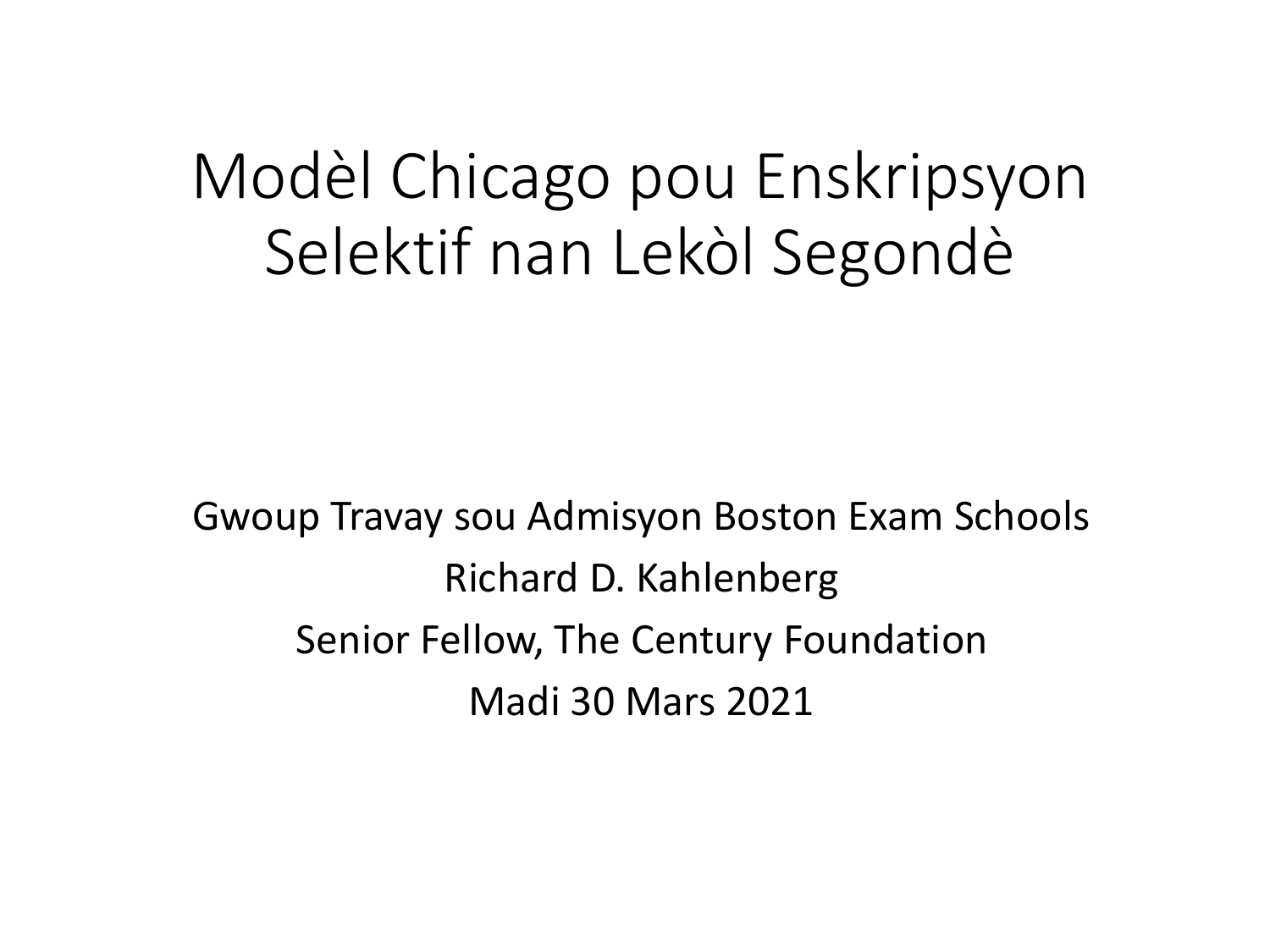#### De Objektif nan Sistèm Chicago a

Pou amelyore opòtinite pou elèv yo pandan y ap:

1) bay tout elèv yo avantaj yon anviwònman aprantisaj ki divèsifye (rasyalman ak ekonomikman);

2) idantifye talan nan yon fason ki rekonèt pa sèlman nivo reyalizasyon men distans ki vwayaje/obstak ki simonte.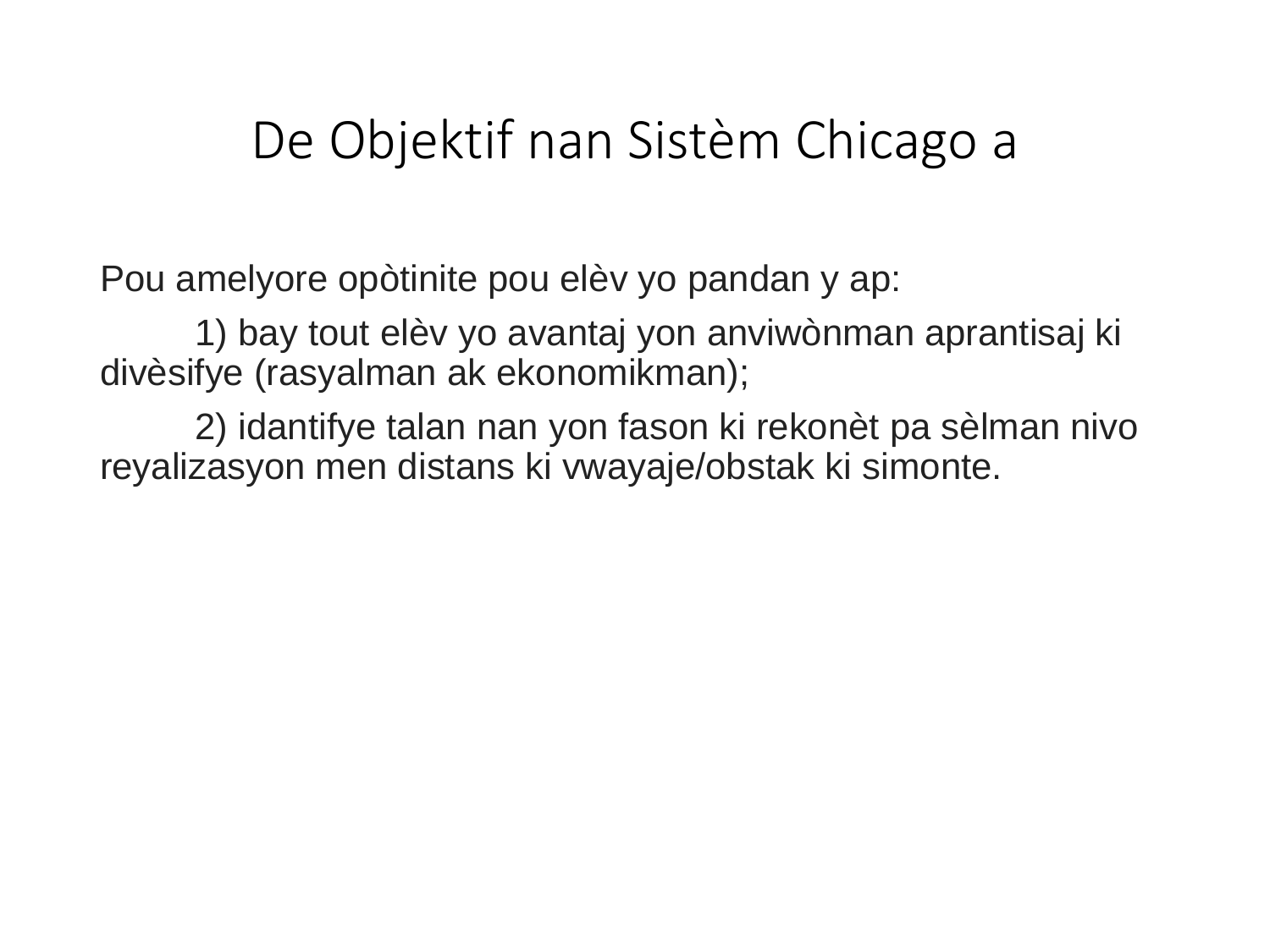### Avantaj Divèsite pou Tout Elèv yo

- Rechèch ke "divèsite rann nou pi entelijan."
- Diskisyon ki pi rich mennen nan amelyorasyon aprantisaj, yon bagay ki rekonèt pa kòlèg elit yo.
- Konpetans pwofesyonèl pou pakouri divèsite mendèv la. Yo apresye konpetans nan konstriksyon pon.
- Anplwayè yo revoke plis souvan pou enkapasite pou kowopere ak lòt moun parapò ak enkonpetans.

Sous: Berends & Penaloza (2010) Antonio et al, (2004) Marin (2000), Johnson & Johnson (1994), site nan Kahlenberg ak Potter, A Smarter Charter (2014), p. 63.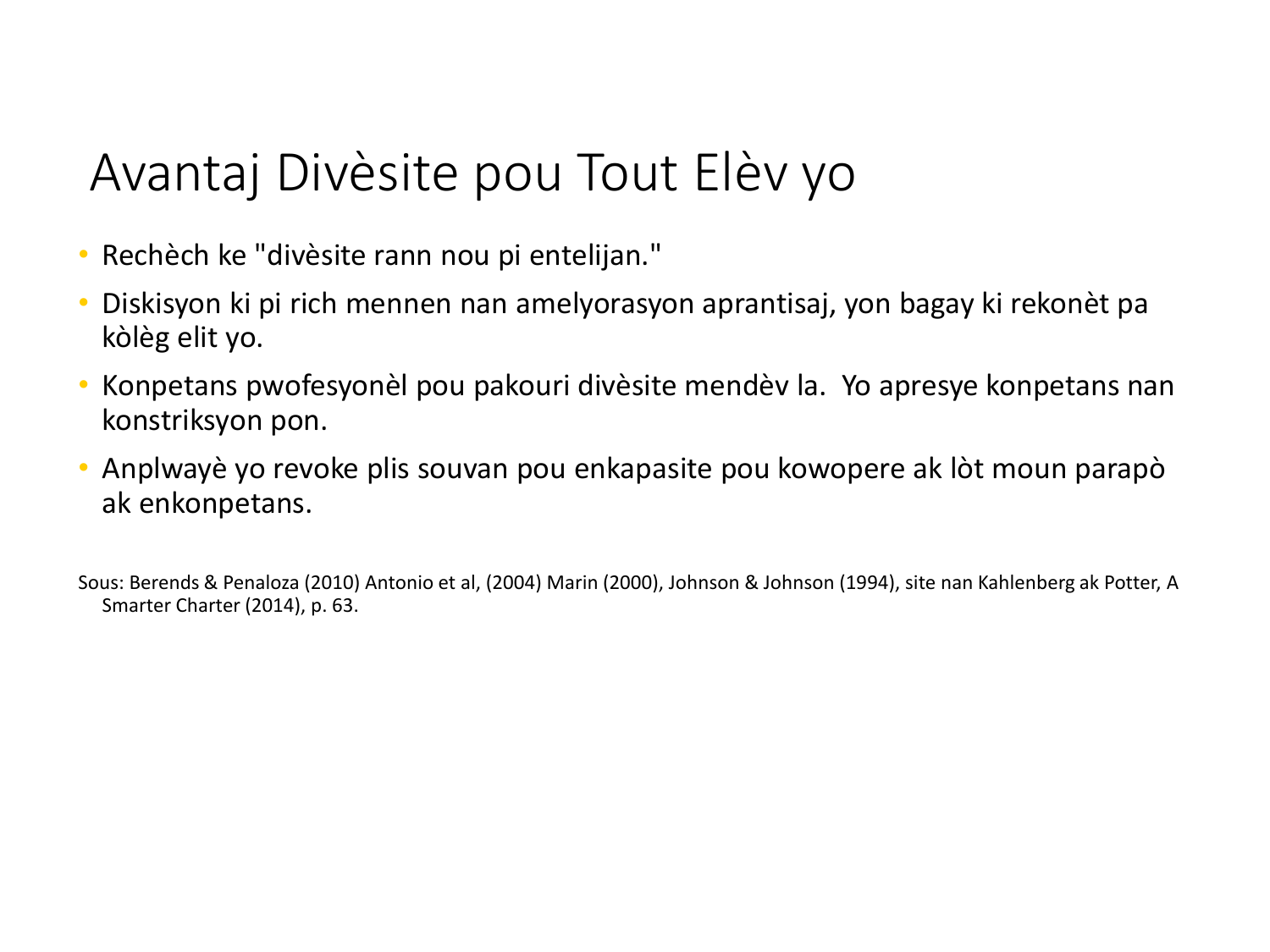## Itilize Konsiderasyon Sosyo-ekonomik pou Kreye Divèsite Sosyo-ekonomik ak Divèsite Rasyal

- Kontrent legal sou itilizasyon ras: Paran ki Enplike nan Lekòl Kominotè v. Seattle (2007)
- Kontrent politik: Sondaj Gallup jwenn 63%-36% opozisyon nan ras antanke faktè nan admisyon selektif nan inivèsite, men 61%-39% sipò pou konsiderasyon sikonstans ekonomik familyal nan admisyon (Source Scott Jaschik, "Poll: Piblik Opoze ak Aksyon Afimatif," Inside Higher Ed, 8 Jiyè 2016).
- Kritè sosyo-ekonomik, espesyalman sila yo ki egzamine povrete nan katye, wotman lye ak ras. Fanmi nwa ak fanmi Latino ki genyen revni ki depase \$75,000 nan katye ki genyen pi wo to povrete yo pase fanmi blan yo ki genyen mwens pase \$40,000. (Sous: John R. Logan, Separe epi Inegal: Eka nan Katye pou Nwa, Ispanofòn ak Azyatik yo nan Metwopoliten an, Pwojè US2010, Jiyè 2011, http://www.s4.brown.edu/us2010/Data/Report/report0727.pdf, p. 5)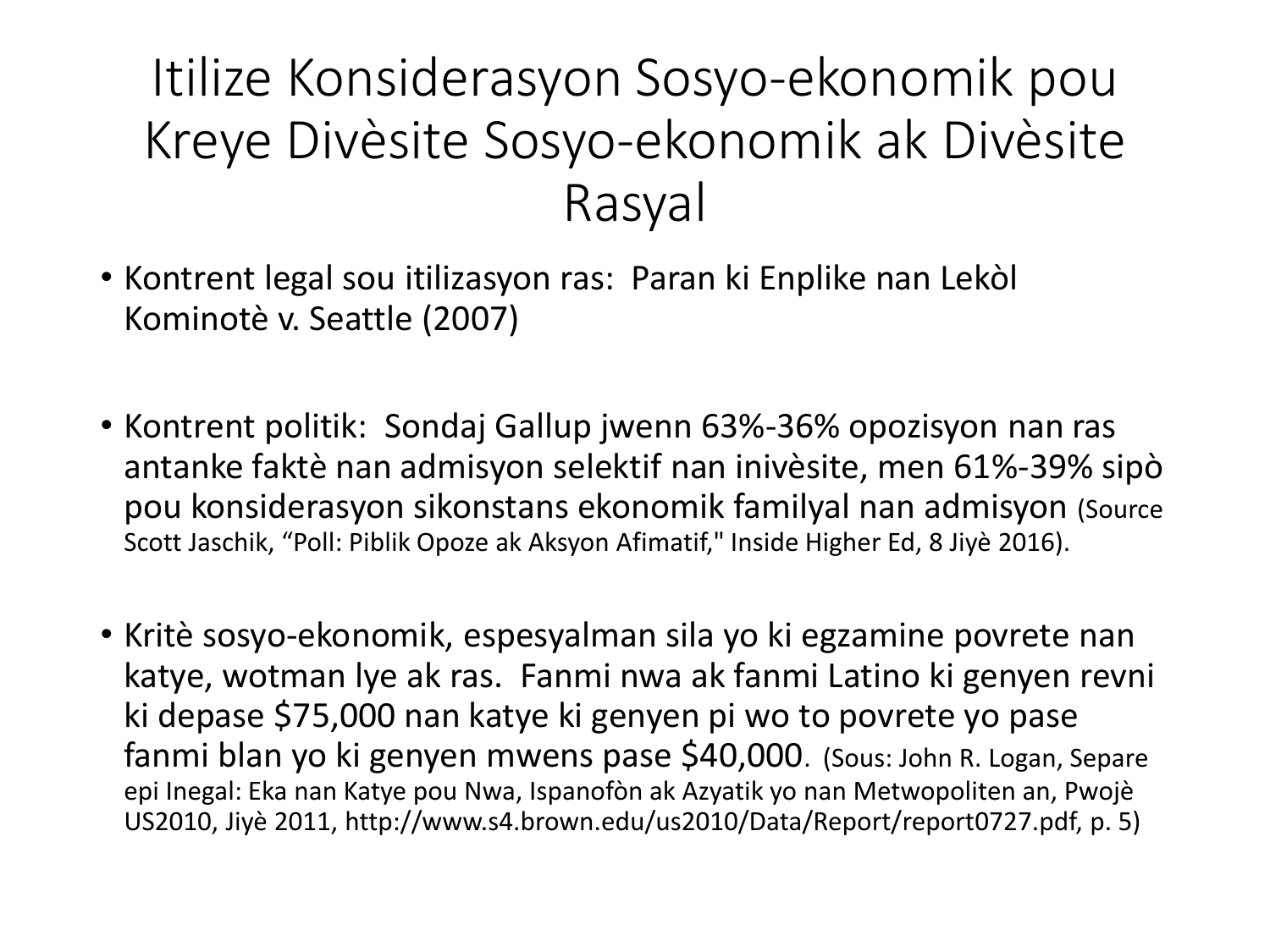## Modèl Chicago

- Konsidere nòt tès eta a (1/3); nòt (1/3) & egzamen admisyon espesyal (1/3)
- 30% admi selon kritè akademik ki estrik; ak 70% selon kritè akademik ki konsidere obstak sosyoekonomik ki simonte yo (17.5% nan chak 4 nivo sosyo-ekonomik yo).
- •Nivo sosyo-ekonomik yo konsidere done nan sektè resansman ki egzamine 6 faktè: 1) revni paran, 2) edikasyon paran, 3) to aksè ak pwopriyete, 4) pwopòsyon fwaye monoparantal 5) pwopòsyon ki pa pale Anglè 6) Pèfòmans nan lekòl adomisil.

Sous: Richard D. Kahlenberg, "Elite, Separate, Unequal," New York Times, 22 Jen 2014; Chicago Public Schools, http://www.cpsboe.org/content/documents/boardmeetingmagnetselectivepolicypresentation.pdf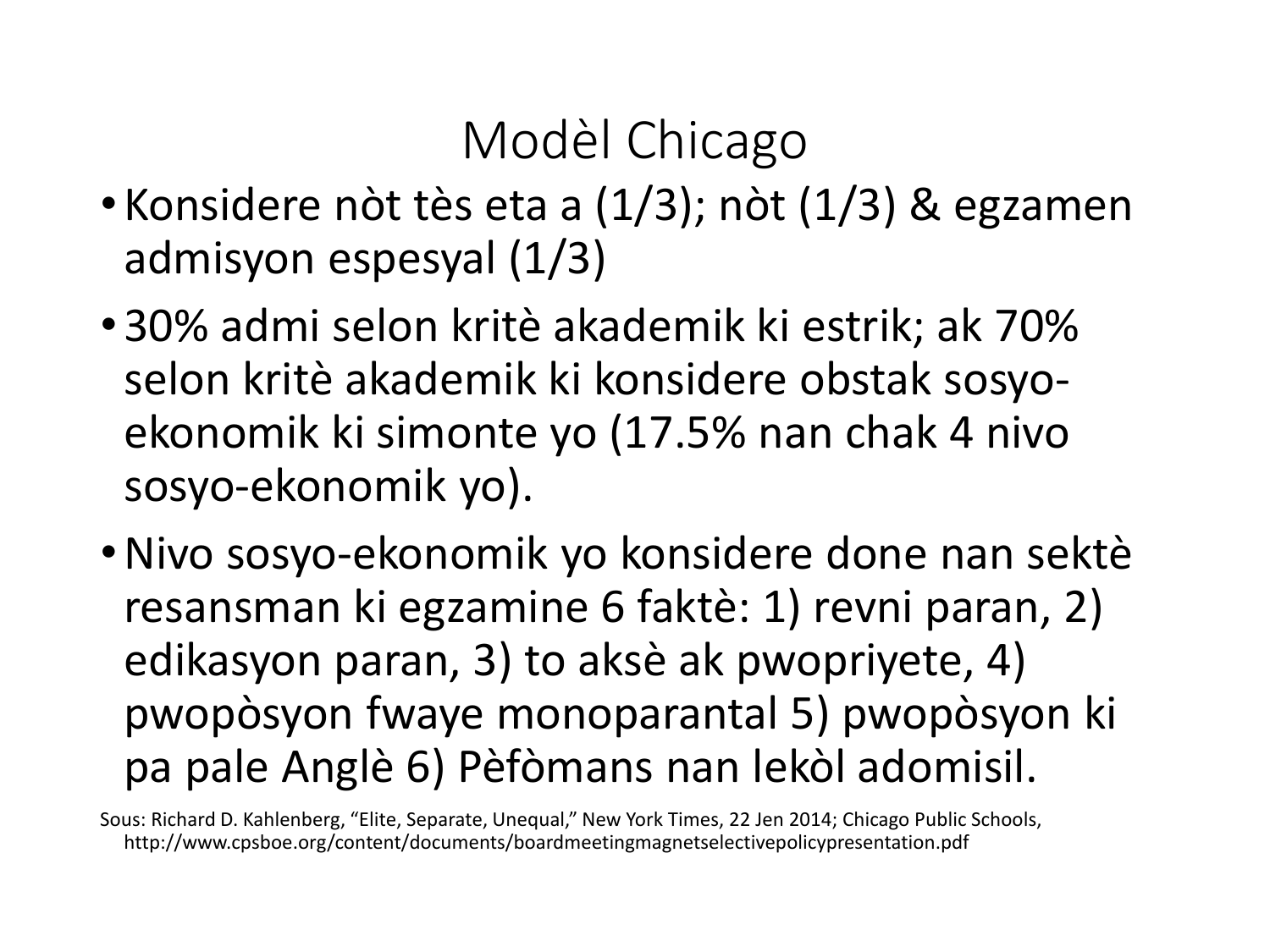#### Kat Chicago pa Nivo Sektè Resansman

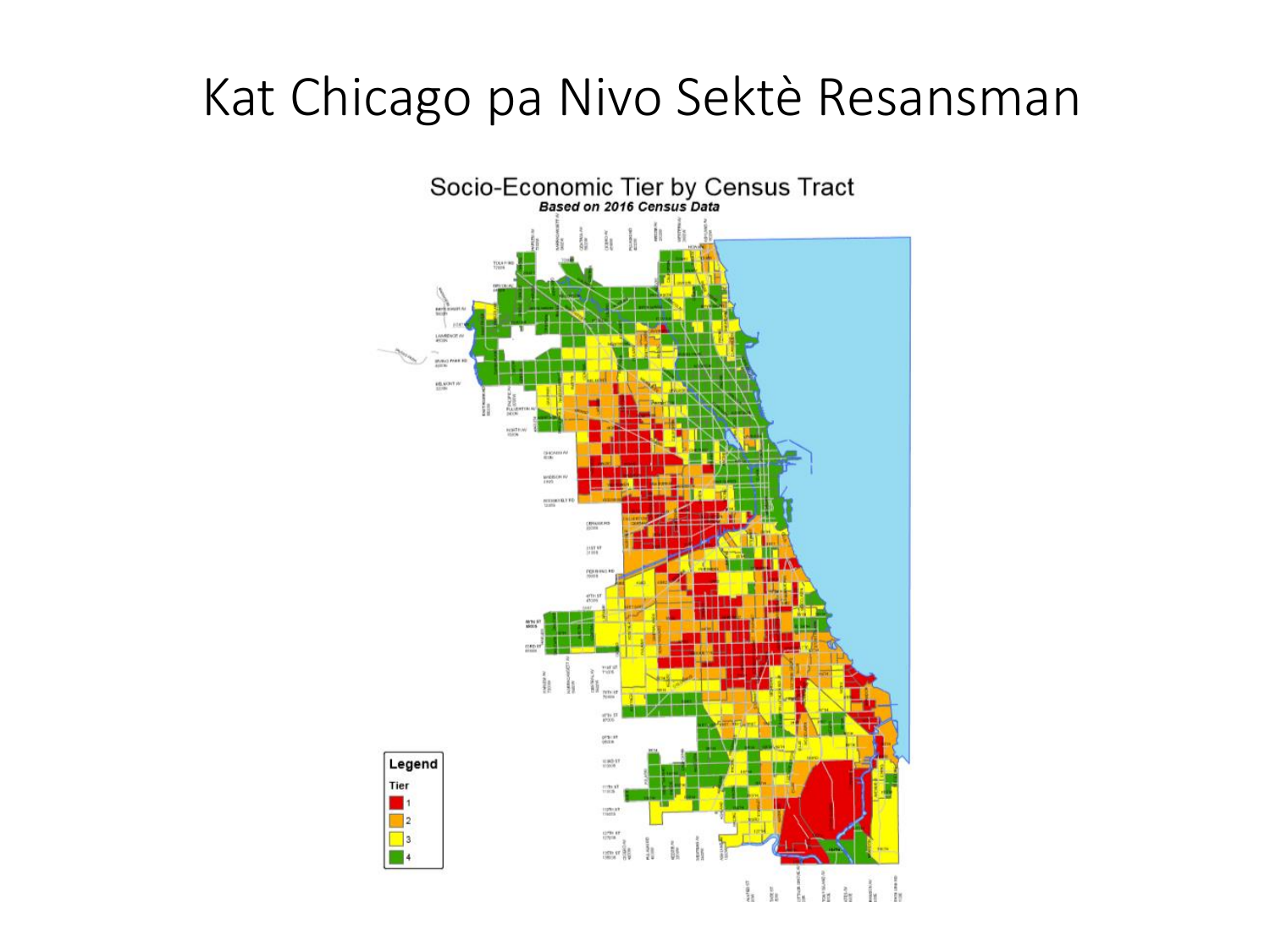Ajisteman ki Posib nan Plan Chicago ki itilize nan Charlotte-Mecklenburg NC pou lekòl manyetik non-selektif yo

- Twa nivo sosyo-ekonomik fèb, mwayen ak wo se pa kat
- Pwa edikasyon parantal pi lou pase lòt faktè yo. (Nan Chicago, tout 6 faktè yo genyen menm pwa).
- Repoze sou done Sondaj la men konplete pa done endividyèl familyal sou revni ak nivo edikasyon paran an (oto-deklare).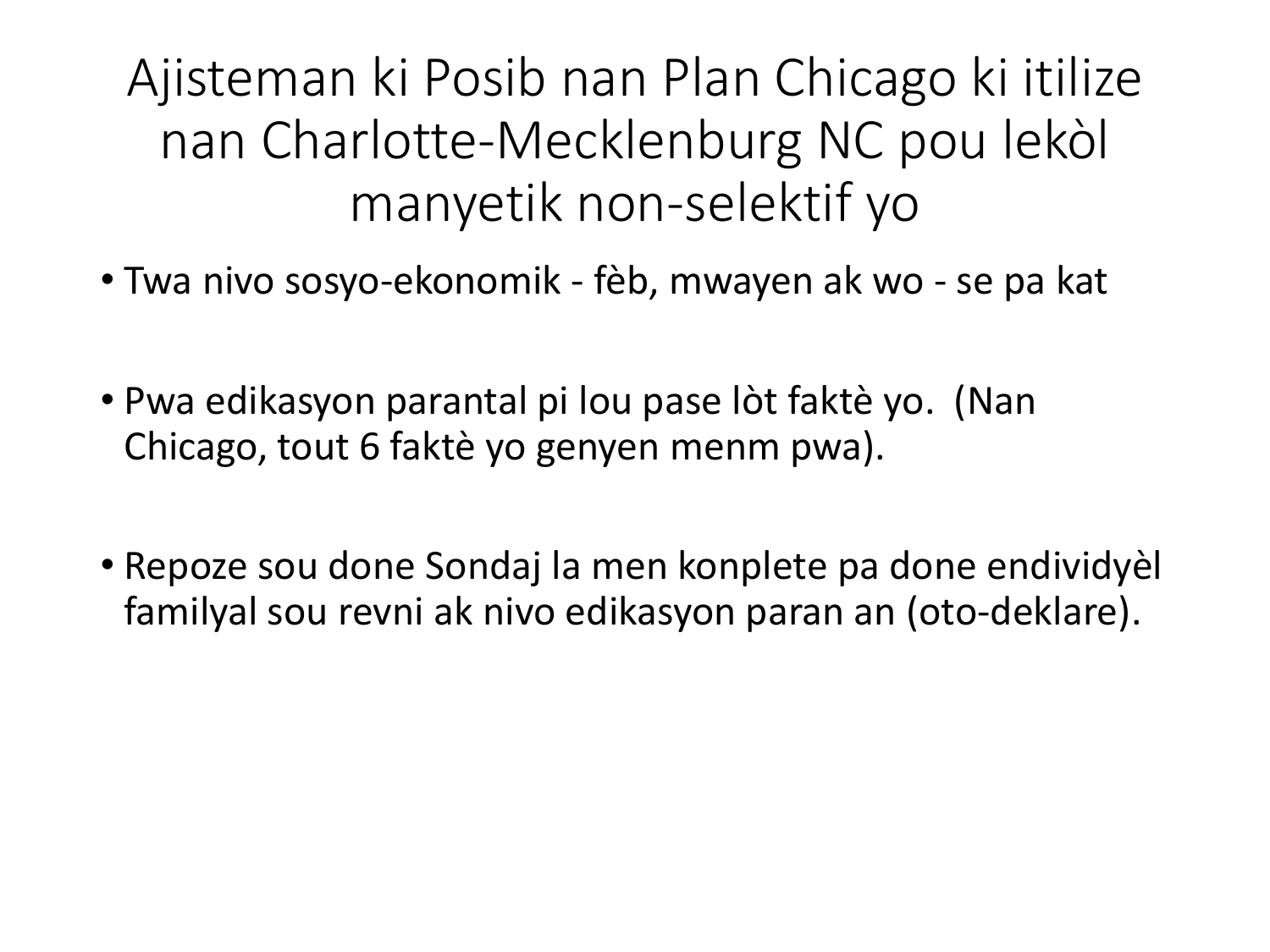## Brooking 2019 SEtid Lekòl Egzamen yo (Ras)

#### Selective high schools racially unrepresentative



Source: Authors' calculations using 2015 U.S. Department of Education Data.

#### **BROOKINGS**

Richard V. Reeves ak Ashley Schobert, "Elit oswa elitis? Leson pou kòlèg yo nan lekòl segondè selektif yo ," Brookings Institution, 31 Jiyè 2019. https://www.brookings.edu/research/elite-or-elitist-lessons-for-colleges-from-selective-high-schools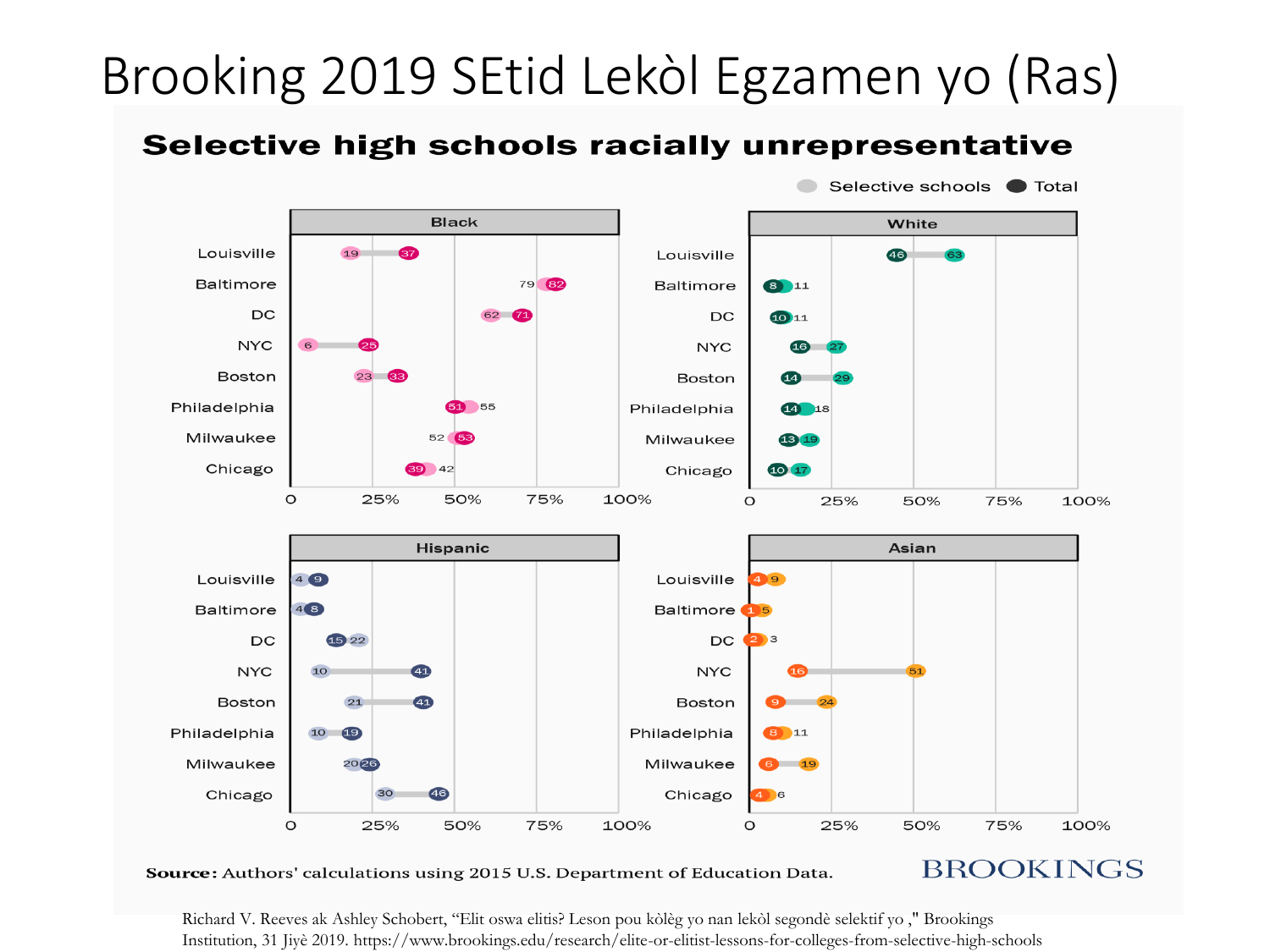### Brooking 2019 SEtid Lekòl Egzamen yo (Klas)



U.S. Department of Education Data. Note: Economically disadvantaged refers to students who posess one of the following characteristics: received FRPL, eligible to receive TANF or SNAP, indentified as **BROOKINGS** homeless, under the care of CFSA.

Richard V. Reeves ak Ashley Schobert, "Elit oswa elitis? Leson pou kòlèg yo nan lekòl segondè selektif yo ," Brookings Institution, 31 Jiyè 2019. https://www.brookings.edu/research/elite-or-elitist-lessons-for-colleges-from-selective-high-schools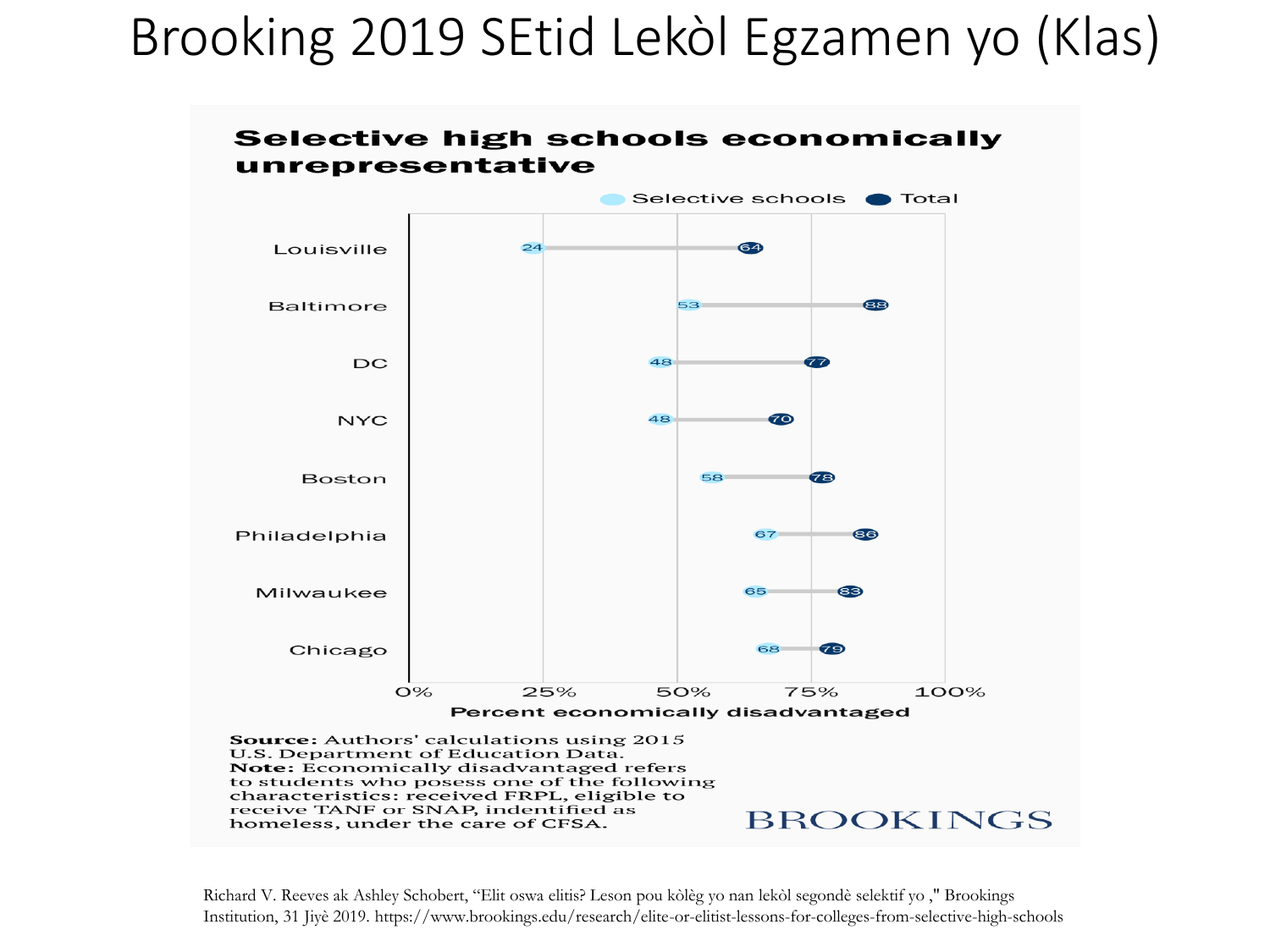## Whitney Young High School (Chicago)

Konpozisyon demografik

- 29% Ispanofòn,
- 28% blan
- 21% Nwa,
- 17% Azyatik,
- 4% Miltirasyal,
- 38% fèb revni

[https://www.illinoisreportcard.com/school.aspx?source=studentcharacteristics&source2=lowincome&Schoolid=1501629](https://www.illinoisreportcard.com/school.aspx?source=studentcharacteristics&source2=lowincome&Schoolid=150162990250764) 90250764